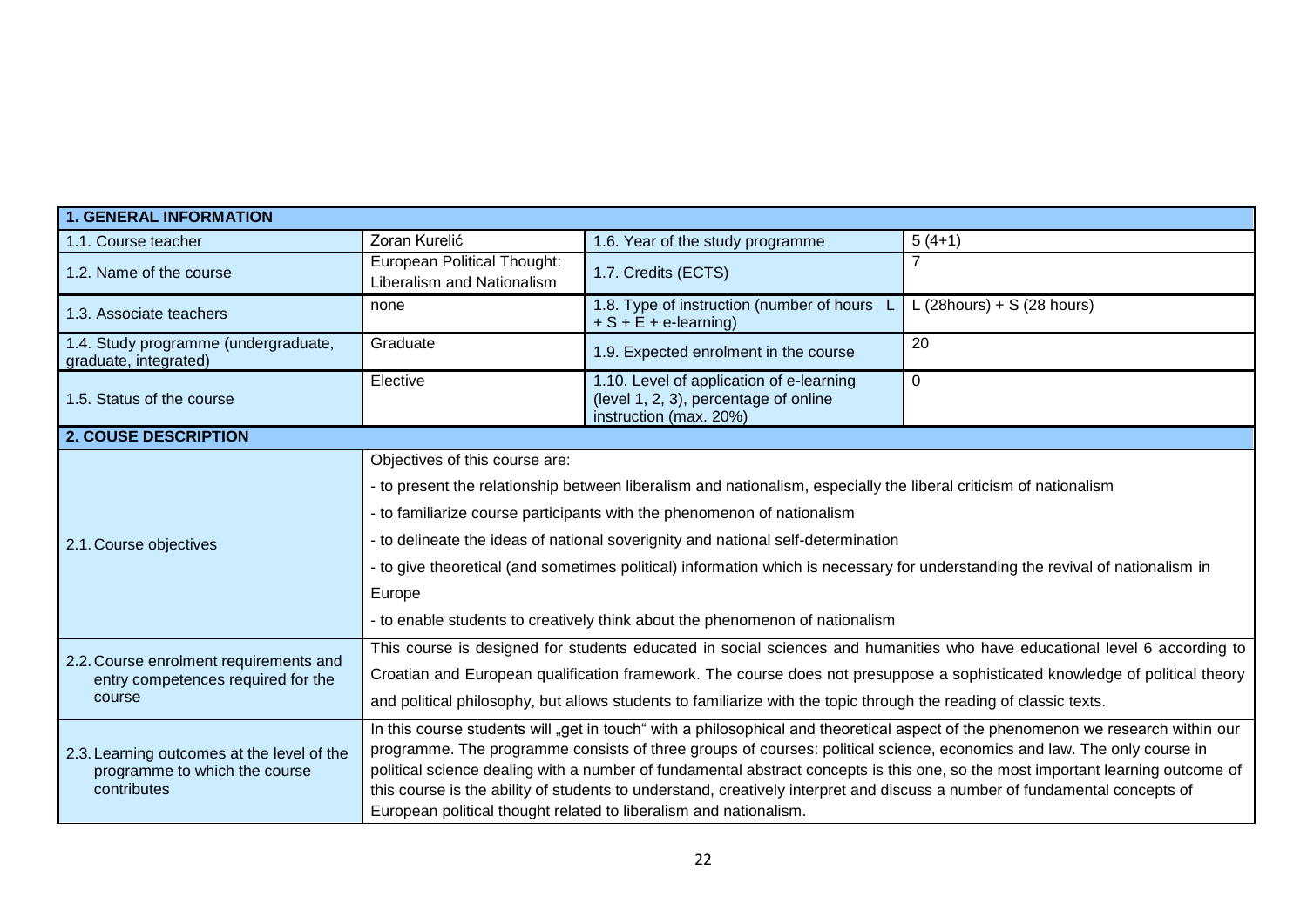| 2.4. Learning outcomes expected at the<br>level of the course (4 to 10 learning<br>outcomes) | Upon the successful completion of this course students will be:                                                               |                                                                    |                |  |  |
|----------------------------------------------------------------------------------------------|-------------------------------------------------------------------------------------------------------------------------------|--------------------------------------------------------------------|----------------|--|--|
|                                                                                              | - informed about a few fundamental concepts in the history of European politics                                               |                                                                    |                |  |  |
|                                                                                              | - able to discuss their importance in our modern world                                                                        |                                                                    |                |  |  |
|                                                                                              | - familiar with the meaning of terms - nation, nationalism, imperialism, liberalism, multiculturalism                         |                                                                    |                |  |  |
|                                                                                              | - able to independently understand the relationships between liberal individualism and nationalism, nationalism and democracy |                                                                    |                |  |  |
|                                                                                              | and liberalism and multiculturalism and problems of self-determination and the international protection of human rights       |                                                                    |                |  |  |
|                                                                                              | - able to creatively and shortly present and interpret theoretical texts                                                      |                                                                    |                |  |  |
|                                                                                              | - able to participate in argumented discusussion in small study groups                                                        |                                                                    |                |  |  |
|                                                                                              | - able to present complex theoretical concepts in English language.                                                           |                                                                    |                |  |  |
|                                                                                              | We will have 12 classes:                                                                                                      |                                                                    |                |  |  |
|                                                                                              | - Why is the relationship between liberalism and nationalism interesting nowadays?                                            |                                                                    |                |  |  |
|                                                                                              | - What are liberal institutions? Brian Barry How not to Defend Liberal Institutions?                                          |                                                                    |                |  |  |
|                                                                                              | - On toleration, Locke - Letter Concerning Toleration, Milton - Areopagitica                                                  |                                                                    |                |  |  |
|                                                                                              | - J. S. Mill's liberalism, J. S. Mill, Considerations on Representative Government (Chapter XVI), Renan, What is a Nation?    |                                                                    |                |  |  |
|                                                                                              | - What is liberal nationalism? Lorda Acton, Nationality                                                                       |                                                                    |                |  |  |
| 2.5. Course content broken down in detail                                                    | - Is nationalism anti-liberal? Kedoutie, Nationalism, Chapters I-VI                                                           |                                                                    |                |  |  |
| by weekly class schedule (syllabus)                                                          | - Nationalism and imperialism, H. Arendt, The Origins of Totalitarianism, 'Imperialism' pp. 123-222.                          |                                                                    |                |  |  |
|                                                                                              | - Arendt v. Kedourie 'Imperialism' pp.223-302.                                                                                |                                                                    |                |  |  |
|                                                                                              | - Nationalism and liberty, Plamenatz, Two Types of Nationalism                                                                |                                                                    |                |  |  |
|                                                                                              | - Liberalism, nationalism and multiculturalism, Taylor, Politics of Recognition                                               |                                                                    |                |  |  |
|                                                                                              | - Nation and culure, Barry, Culture and Equality PART III (chapter 8)                                                         |                                                                    |                |  |  |
|                                                                                              | - Beyond liberalism and nationalism?                                                                                          |                                                                    |                |  |  |
| 2.6. Format of instruction:                                                                  | $\boxtimes$ lectures                                                                                                          |                                                                    | 2.7. Comments: |  |  |
|                                                                                              | $\boxtimes$ seminars and                                                                                                      | $\boxtimes$ independent assignments<br>multimedia and the internet |                |  |  |
|                                                                                              | workshops<br>exercises                                                                                                        | laboratory                                                         |                |  |  |
|                                                                                              | on line in entirety                                                                                                           | work with mentor                                                   |                |  |  |
|                                                                                              | $\Box$ partial e-learning                                                                                                     | (other)                                                            |                |  |  |
|                                                                                              | l field work                                                                                                                  |                                                                    |                |  |  |
| 2.8. Student responsibilities                                                                | 18 hours of lectures and 18 hours of seminars, four response papers, one 15-20 minute presentation                            |                                                                    |                |  |  |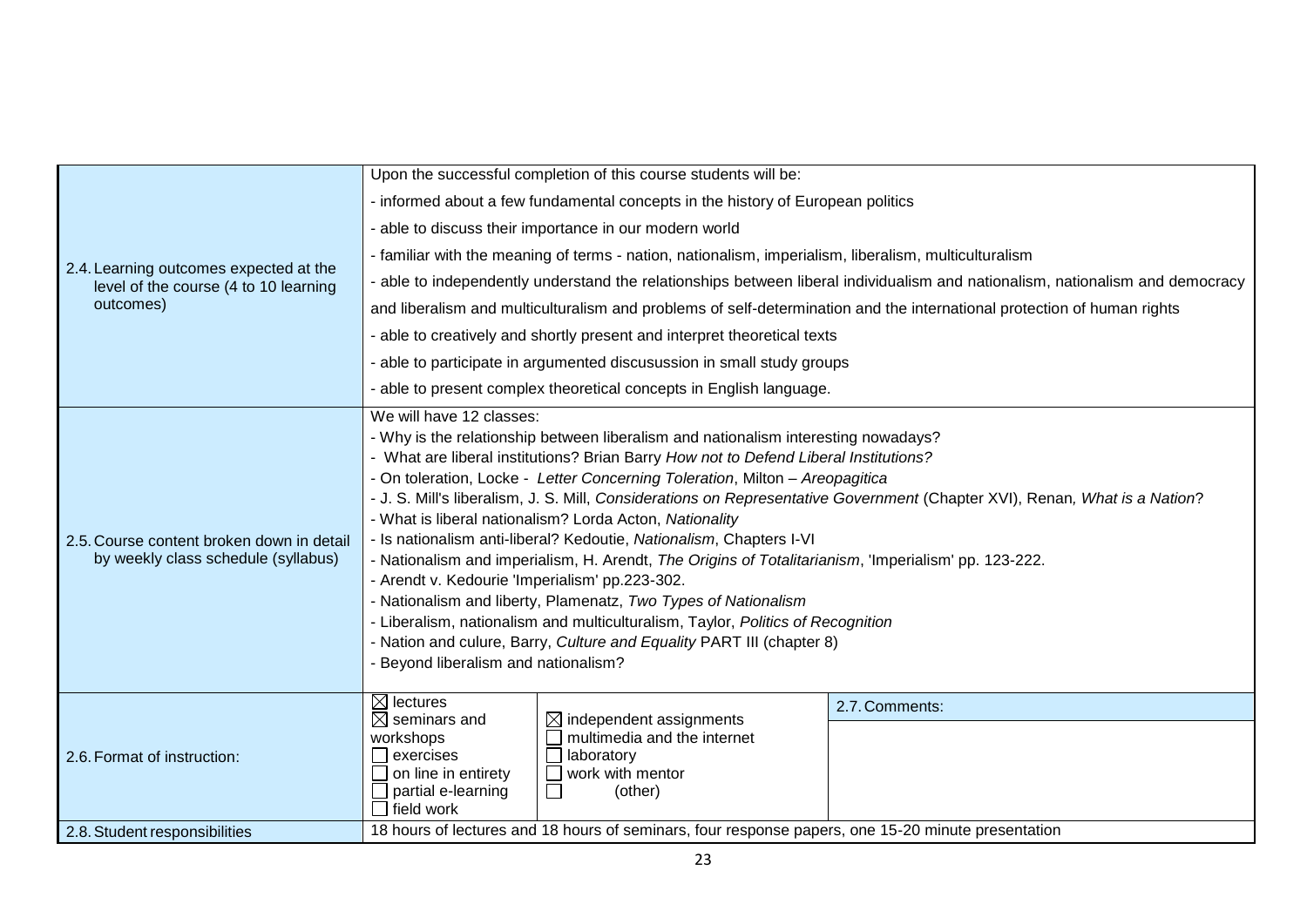| 2.9. Screening student work (name the<br>proportion of ECTS credits for each<br>activity so that the total number of<br>ECTS credits is equal to the ECTS | <b>Class</b><br>attendance                                                                                                                     | 2 | Research      |   | Practical training                |                              |
|-----------------------------------------------------------------------------------------------------------------------------------------------------------|------------------------------------------------------------------------------------------------------------------------------------------------|---|---------------|---|-----------------------------------|------------------------------|
|                                                                                                                                                           | Experimental<br>work                                                                                                                           |   | Report        | 2 | (other)                           |                              |
|                                                                                                                                                           | Essay                                                                                                                                          | 3 | Seminar essay |   | (other)                           |                              |
| value of the course)                                                                                                                                      | <b>Tests</b>                                                                                                                                   |   | Oral exam     |   | (other)                           |                              |
|                                                                                                                                                           | Written exam                                                                                                                                   |   | Project       |   | (other)                           |                              |
| 2.10. Grading and evaluating student<br>work in class and at the final exam                                                                               | There is no exam in this course. Students are expected to write four 1000 word papers (4 pages), and to give one 15-20 minute<br>presentation. |   |               |   |                                   |                              |
|                                                                                                                                                           | <b>Title</b>                                                                                                                                   |   |               |   | <b>Number</b><br>of copies in the | Availability via other media |
|                                                                                                                                                           |                                                                                                                                                |   |               |   | library                           |                              |
| 2.11. Required literature (available in the<br>library and via other media)                                                                               | J. Locke - Letter Concerning Toleration                                                                                                        |   |               |   | $\overline{2}$                    | studomat                     |
|                                                                                                                                                           | J. Milton - Areopagitica                                                                                                                       |   |               |   |                                   |                              |
|                                                                                                                                                           | J. S. Mill - Considerations on Representative Government, On                                                                                   |   |               |   | $10+10$                           | studomat                     |
|                                                                                                                                                           | Liberty                                                                                                                                        |   |               |   |                                   |                              |
|                                                                                                                                                           | E. Renan - What is a Nation?                                                                                                                   |   |               |   |                                   |                              |
|                                                                                                                                                           | Lord Acton - Nationality                                                                                                                       |   |               |   | 10                                | studomat                     |
|                                                                                                                                                           | E. Kedourie - Nationalism                                                                                                                      |   |               |   | $\overline{2}$                    | studomat                     |
|                                                                                                                                                           | H. Arendt - The Origins of totalitarianism, On Revolution                                                                                      |   |               |   | $10 + 5$                          | studomat                     |
|                                                                                                                                                           | J. Plamenatz - Two Types of Nationalism                                                                                                        |   |               |   | 10                                | studomat                     |
|                                                                                                                                                           | Ch. Taylor - Politics of Recognition                                                                                                           |   |               |   | 10                                | studomat                     |
|                                                                                                                                                           | B. Barry - Culture and Equality                                                                                                                |   |               |   | $\overline{20}$                   | studomat                     |
|                                                                                                                                                           | * All literature is available at "studomat"                                                                                                    |   |               |   |                                   |                              |
| 2.12. Optional literature (at the time of                                                                                                                 | K. Schmitt - The Concept of the Political                                                                                                      |   |               |   |                                   |                              |
| submission of study programme                                                                                                                             | K. Popper - Open Society and its Enemies                                                                                                       |   |               |   |                                   |                              |